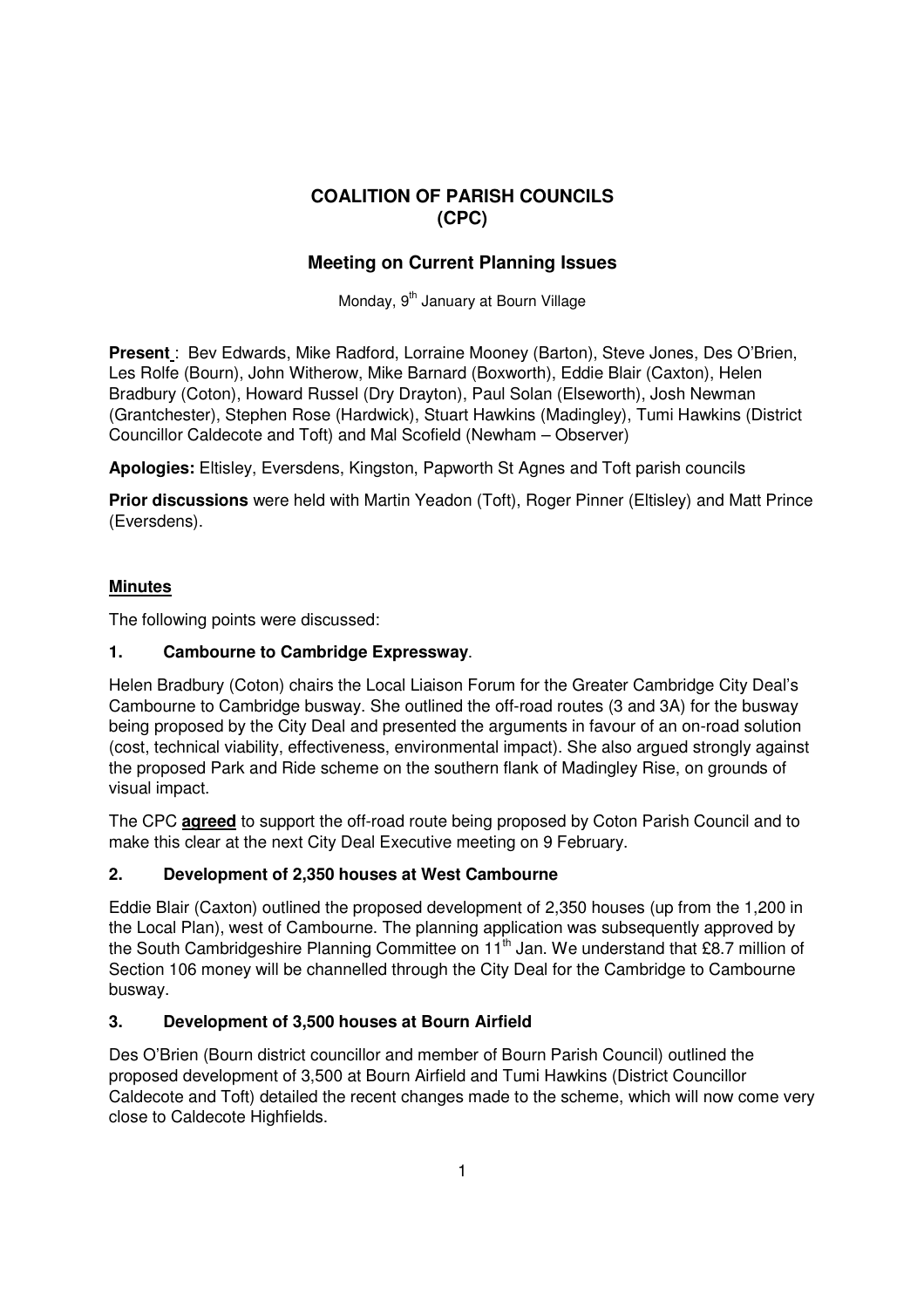The CPC **agreed** to fight this proposal at the EIP site-specific hearings, which are likely to commence in April and at the District Council if a planning application is submitted before the Planning Inspector conducting the EIP has finalised her report. The CPC will organise further traffic surveys to provide further evidence on the unsustainability of the planned development. It was agreed that we should be able to identify viable fringe-of-Cambridge alternatives to Bourn, to the south near the Biomedical Park.

# **4. Proposed Scotland Farm Park and Ride.**

Howard Russel (Dry Drayton) outlined the adverse impact this scheme would have on Dry Drayton, which already suffers from heavy traffic flows through the village. We understand that both Scotland Farm and Madingley Rise are being considered as possible sites for the Park and Ride (P&R) scheme associated with the busway.

It was **agreed** that the CPC is opposed to the P&R at Madingley Mulch because it would (i) iadd to congestion not reduce it; (ii) be located in a very insensitive position on the side and crest of Madingley Rise, and (iii) increase traffic through Madingley village. While we believe that it would be better to locate the P&R further west, we are concerned about Scotland Farm because of the increased traffic through Dry Drayton. We would need reassurance on how this would be controlled before we could consider this location.

# **5. All-ways interchange at Girton (M11/A14/A428**).

Bev Edwards (Barton) and Steve Jones (Bourn) outlined the arguments in favour of an all-ways interchange at Girton. Given the planned housing developments at Cambourne (e.g., West Cambourne) and further west (e.g., St Neots), it is imperative to upgrade the junction so that traffic from the eastbound A428 can turn the south on the M11 towards the Biomedical Park and other firms south of the City of Cambridge. This will be even more important, in future, since the A428 will become an important part of the Cambridge-Milton Keynes-Oxford expressway.

It was **agreed** that the CPC will continue to lobby nationally and locally for an all-ways interchange at Girton. This will include sending a letter to the Secretary of State, which will be signed by the Chairs of all our parish councils.

## **6. Elsworth and Boxwirth**

We discussed a number of other planning issues, including 'rat-running' from the A14 through Elsworth and Boxworth, which we will return to in future meetings.

## **7. Coalition of Parish Councils' Statement of Purpose**

The Coalition of Parish Councils' statement of purpose is as follows:

*The new settlements of Bourn Airfield and West Cambourne are unsustainable and their inclusion in the Local Plan flies in the face of South Cambridgeshire District Council's own commitment to reduce car dependence. There are no significant plans for employment in this area and, based on the Cambourne experience, 70% of the residents of these new developments will travel to work by car. Consequently, these developments will place intolerable pressure on the already congested local road infrastructure as motorists - faced with traffic jams and hold ups - will use alternative routes through our villages. These proposed 'dormitory' settlements fail the test of*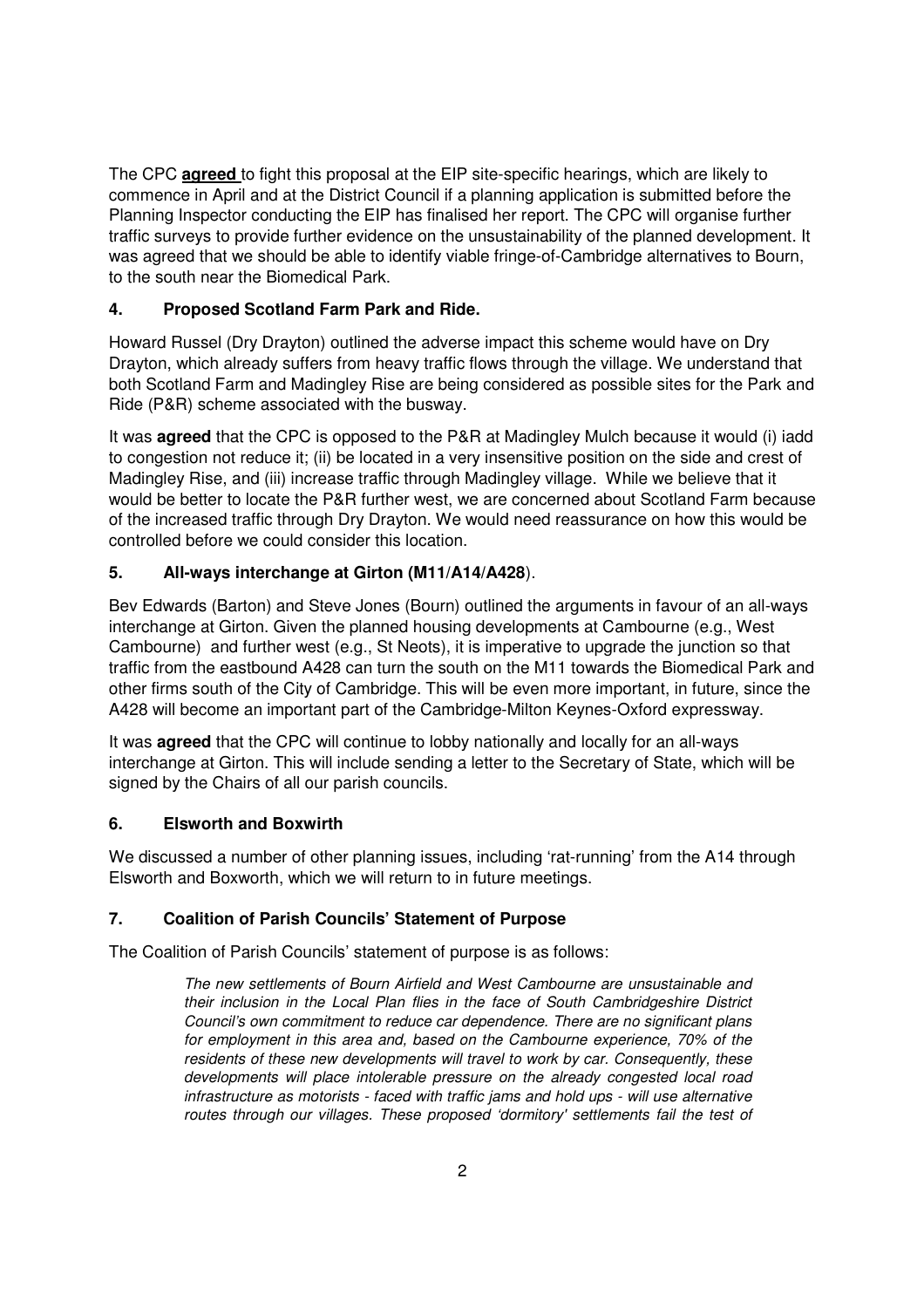*sustainability and as the elected representatives of the participating villages we are firmly opposed to their inclusion in the Local Plan and seek to have both removed.* 

The meeting noted that, while this purpose is still important, the CPC is also working on broader and strategic planning issues. In view of this, we propose to change our statement of purpose to

*The Coalition of Parish Councils exists to voice our concerns on key strategic transport and planning issues, affecting our communities.* 

It was **agreed** that Steve Jones (Convenor, CPC) will write to member councils to ask them to formally approve this change.

#### **8. Date of next meeting**

It is proposed that the next meeting will be held on Tuesday,  $4<sup>th</sup>$  April 2017 from 1830-2030 at Bourn Village Hall.

*Current members of the Coalition of Parish Councils: Arrington, Barton,\* Bourn, Boxworth, Caldecote, Caxton, Connington, Coton,\* Croxton, Dry Drayton, Elsworth, Eltisley, Eversdens, Grantchester,\* Hardwick, Kingston, Knapwell, Longstowe, Madingley, Toft. (\* indicates Associate Member).*